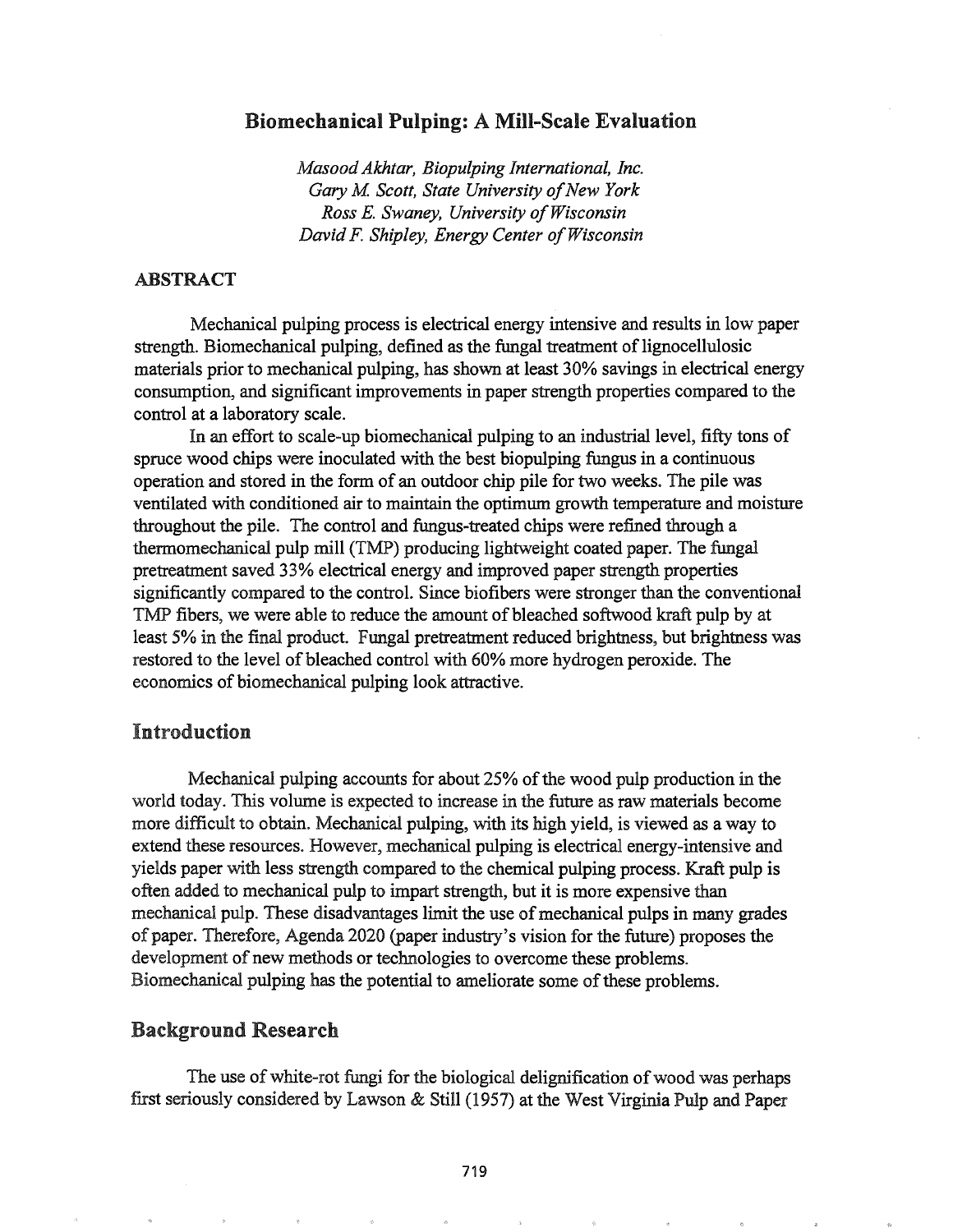Company (now Westvaco Corporation). These researchers published a survey of the literature (72 lignin-degrading fungi), which pointed to the dearth of knowledge about the fungal degradation of lignin. In the 1970s, Eriksson at the Swedish Forest Products Laboratory (STFI) launched a fairly comprehensive investigation which demonstrated that fungal pretreatment could result in significant energy savings and strength improvements for mechanical pulping (Ander & Eriksson 1975, Eriksson & Vallander 1982, Johnsrud et al. 1987, Samuelsson et al. 1980). That research also resulted in a U.S. patent that described a "method for producing cellulose pulp" (Eriksson et al. 1976). Although this research met with limited success—encountering difficulties in scale up it provided valuable insights (Eriksson 1990, Eriksson et al. 1983); details can be found in several review articles and the literature cited therein (Akhtar et al. 1997a, 1997b, 1997d, 1998, Kirk et al.1990, 1993, 1994, Messner & Srebotnik 1994).

The subsequent effort to research and develop biomechanical pulping at the USDA Forest Service, Forest Products Laboratory (FPL) has been a unique collaboration among a diverse group of government bodies, research institutions, and private companies. Beginning in April 1987, a consortium was formed, including the FPL, the Universities of Wisconsin and Minnesota, and up to 22 pulp and paper and related companies. The overall goal of the consortium research was to evaluate the commercial and economic feasibility of biomechanical pulping. Because the fungal pretreatment is a natural process, environmental impact is expected to be minimal.

The consortium benefited from the ability to draw on the considerable resources of a prominent federal laboratory and two eminent research universities, as well as the expertise represented by the private companies involved. Together the companies were able to support a large and risky research project which none of them individually would have been willing to finance. However, in 1995, the pulp and paper industry experienced a downturn and a number of the consortium members pulled out. Additional funding was needed to demonstrate biomechanical pulping on a large enough scale to show how it might work in a real pulp mill. Consequently, biomechanical pulping attracted the attention of another collaborative organization, the Energy Center of Wisconsin, which agreed to provide the funding needed to scale up biomechanical pulping towards industrial levels.

With their financial support, biomechanical pulping has now been scaled up to near industrial levels, and the overall conclusion is that biomechanical pulping works. Through the use of the proper lignin-degrading fungus, at least 30% electrical energy can be saved in mechanical pulping, paper strength properties are improved, and pitch content is reduced (Akhtar et al.1997a,1997b,1998). A summary of key challenges faced during research and development of biomechanical pulping are discussed in the following sections..

## 'Biological Challenges

Many variables can affect biopulping.. In our initial work, we simply made best guesses based on the literature, knowledge of fungal growth, and past experience. Investigations have sorted through the more than 30 variables associated with biopulping,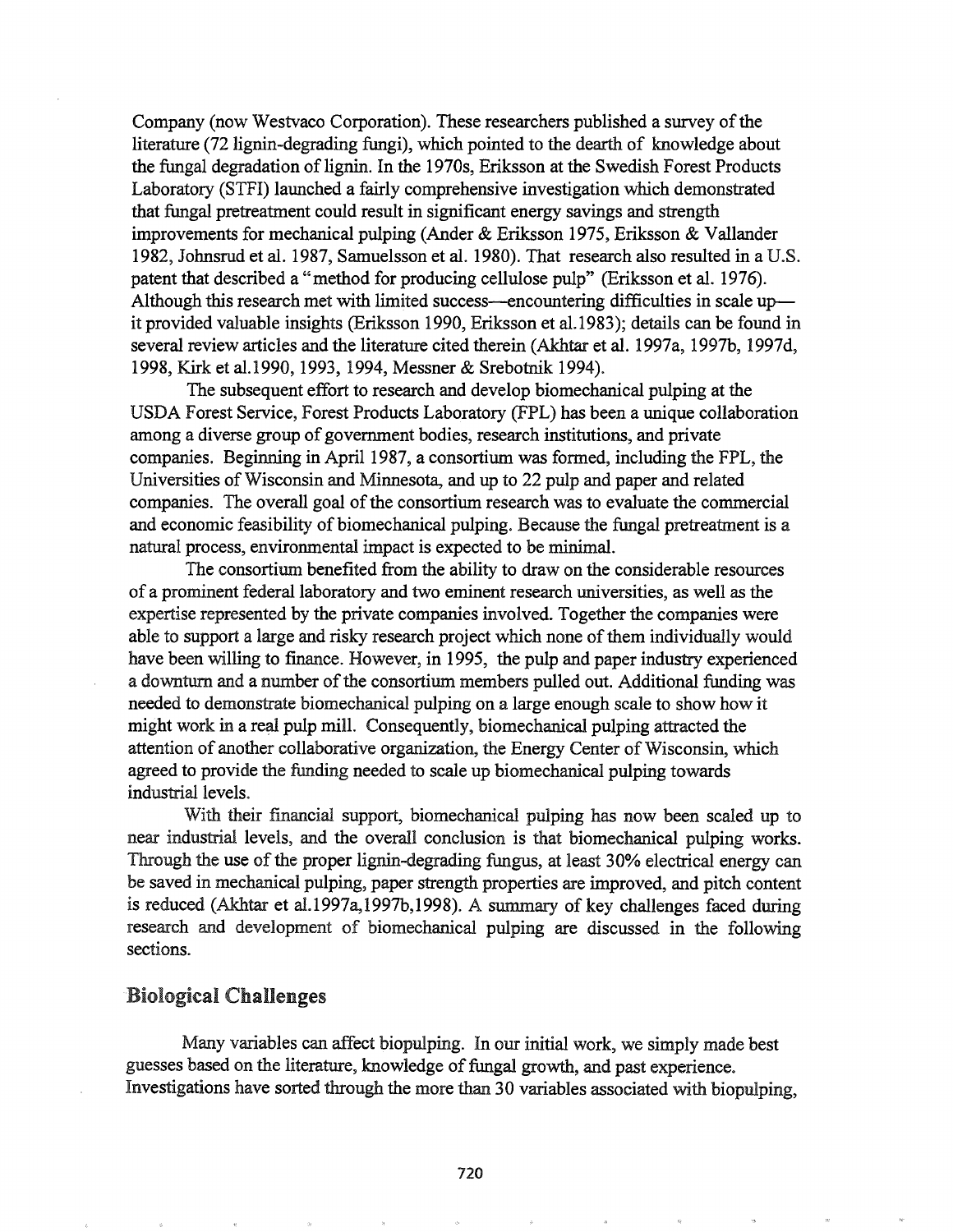including species and strains of fungi, inoculum form and amount, species of wood, wood chip size, environmental factors, effect of added nutrients, and need to sterilize the chips (Akhtar et al. 1997a, 1997b). Some of the variables key to the economic viability of biopulping are summarized below.

#### Selection of a Suitable Fungus

We identified a fungus, *Ceriporiopsis subvermispora* , that performs biopulping very effectively on both hardwood and softwood species. This fungus is a selective lignin degrader and was chosen after screening several hundred species of fungi and their strains.

#### Chip Surface Decontamination

Wood chip surfaces normally are contaminated with cells and spores of many fungi and bacteria. These unwanted microorganisms can hamper biopulping fungus, making decontamination desirable. We discovered that a brief atmospheric steaming of chips (as short as 15 seconds) decontaminates the surfaces ofwood chip and allows the biopulping fungus to outcompete unwanted microorganisms and perform biopulping effectively, uniformly, and economically. A recent article published in Tappi Journal (Diehl 1998) focuses on respiratory health problems associated with routine exposure of workers to the spores of miscellaneous fungi that inhabit wood chips in a normal wood yard operation. Some of these unwanted fungi also produce cellulolytic enzymes and thus would have an adverse effect on paper strength properties. Biopulping fungus is nonsporulating and is a selective lignin degrader, which would preclude such problems.

### Inoculum

We reduced the required amount of inoculum from  $3 \text{ kg}$  to  $5 \text{ g}$  or less per ton of wood, which is well within a commercially attractive range. This was achieved by adding an inexpensive and commercially available nutrient source, unsterilized corn steep liquor, to the inoculum suspension (Akhtar et al. 1997c). This additive apparently "kickstarts" the fungal growth, making it possible to use a much lower inoculum level. Since com steep liquor is produced widely in the United States, pulp and paper companies should be able to obtain a regular supply from the nearest location with minimal transportation cost.

## Engineering and Scale-Up Challenges

On a laboratory scale, steaming, cooling, and fungal inoculation were performed a batchwise fashion. The real challenge was how to carry out these three steps continuously. As previously mentioned, a brief steaming of the chips allows  $C$ . *subvermispora* to colonize and become established on the chips. After steaming, the chips are near 100°C surface temperature. Thus, the chips need to be cooled sufficiently prior to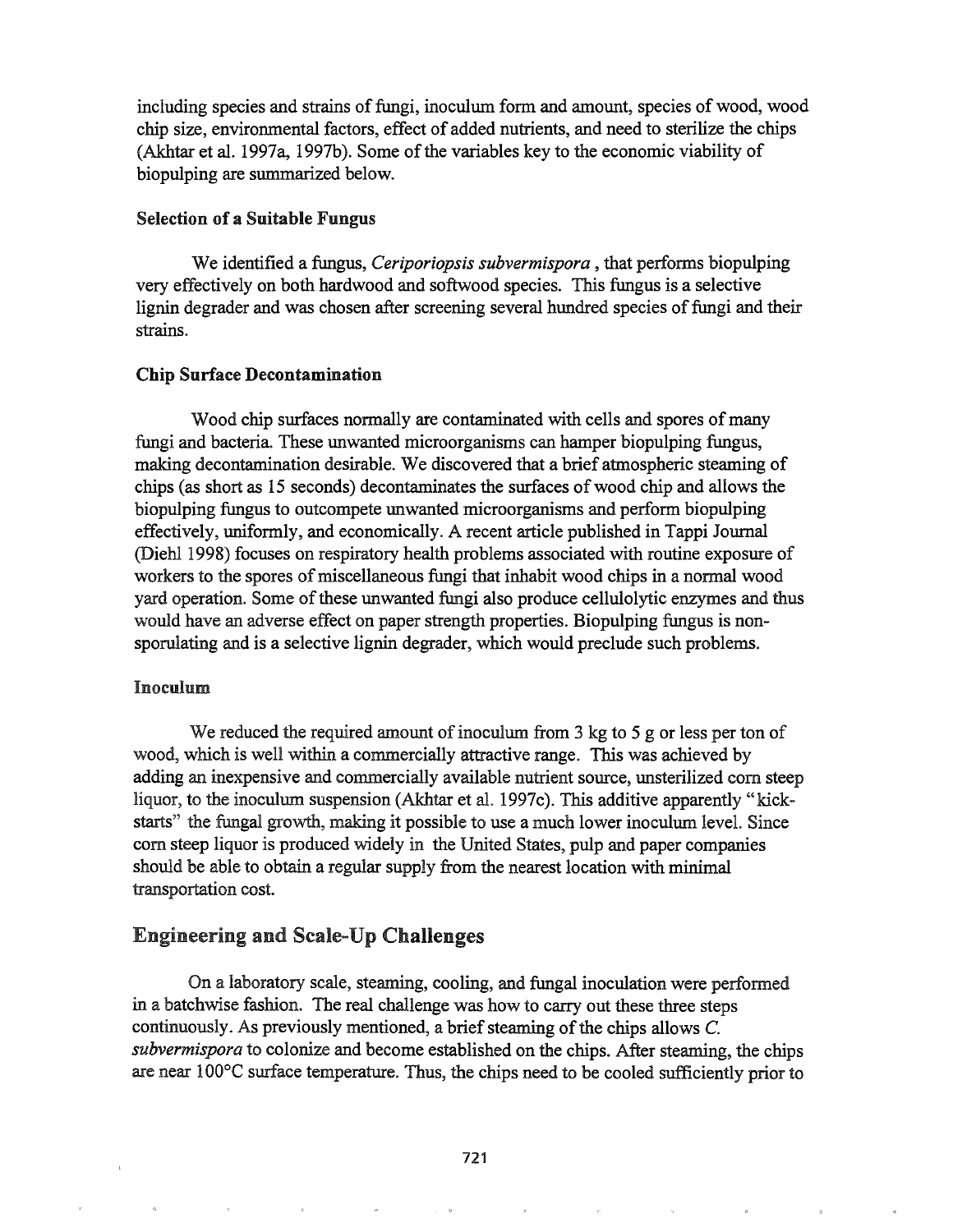fungal application. Complete cooling is not needed before the inoculum is added. However, the chips need to be within the temperature growth range of the fungus within a relatively short period after it is mixed with the chips. Hence, the cooling can probably take place in two stages: before inoculation and after the chips are placed into storage by using the ventilation system for additional cooling. The next step in the process is the inoculation of the wood chips with a suspension containing the fungus, corn steep liquor, and dilution water. Challenges involved in this step included metering the inoculum mixture to give the proper amount of fungus and obtain the correct moisture content for the chips. An additional challenge was the even distribution of the inoculum over the wood chips to promote uniform growth.

The second engineering challenge was maintaining the proper conditions in the chip pile to promote fungus growth. The key variables were the temperature and humidity of the air and the chip moisture content. The fungus has an optimum growth range for each of these variables. Furthermore, the fungus is not self-regulating in respect to any of them. For example, when biopulping was performed in a I-ton chip pile without forced ventilation, the pile center reached about 42°C within 48 h after inoculation as a result of metabolic heat generated by the fungus. The fungus ceases to grow at this temperature, so we observed no biopulping action in that region of the pile. The use of forced air was explored for controlling temperature and moisture throughout the pile. This required an understanding of the air flow through the chip pile, the heat generation of the fungus, the changes in the chip structure caused by the fungus, and the nutrient and oxygen requirements of the fungus.

#### Scale-Up Equipment and Methods

Our laboratory process treats approximately 1.5 kg of chips (dry weight basis) at one time. Commercial levels of the process need to be about 200 to 2,000 tons or more per day of wood chips processed, representing a  $10<sup>5</sup>$  increase in scale. This gap was bridged through a series of experiments. The scale-up studies were two-fold: (a) to demonstrate that chips can be decontaminated and inoculated on a continuous basis rather than a batch process and (b) to demonstrate that the process can be scaled as expected from an engineering standpoint. The entire 50-ton trial has been repeated with similar results.

To demonstrate the operation on a continuous basis, a treatment system was built based on two screw conveyers that transported the chips and acted as treatment chambers. Steam was injected into the first screw conveyer, which heated and decontaminated the wood chip surfaces. A surge bin was located between the two screw conveyers to act as a buffer. From the bottom of the surge bin, a second screw conveyer removed the chips, which were subsequently cooled with filtered air blown into the screw conveyer. In the second half of the second screw conveyer, the inoculum suspension containing fungus, unsterilized com steep liquor, and water was applied and mixed thoroughly with the chips through the tumbling action in the screw conveyer. From the screw conveyer, the chips fell into the pile for the 2-week incubation. Continuous equipment of this design was used to treat 50 tons of spruce chips (dry weight basis) with C. *subvermispora* at FPL at a throughput of 2 tons per hour (dry weight basis) continuously for nearly 24 hours. During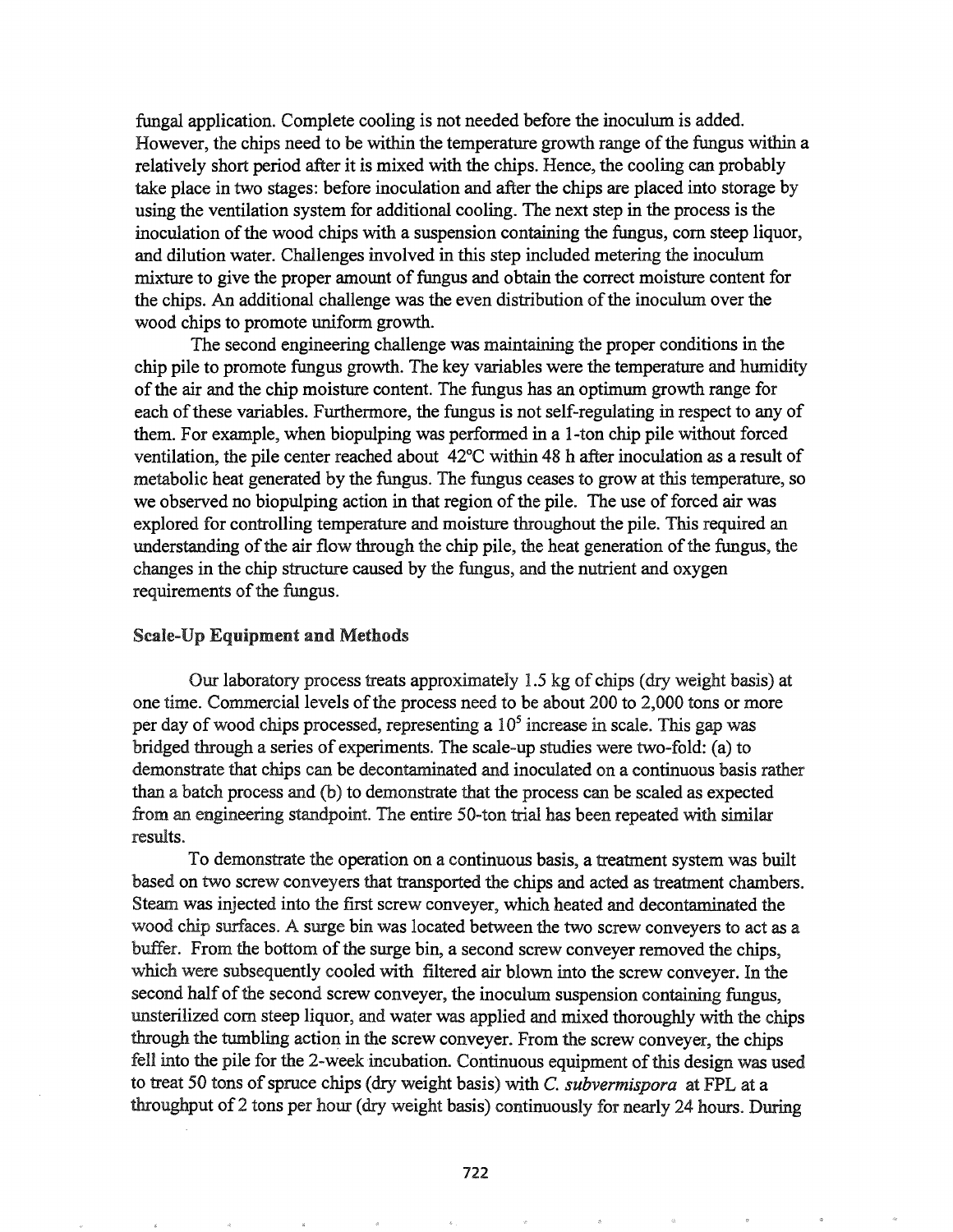the 2 weeks, the chip pile was ventilated with conditioned air to maintain the proper growth temperature (27-32°C) and moisture (50-60% on a wet weight basis) throughout the pile; details can be found in recent publications (Scott et al. 1997, 1998).

## Mill-Scale Evaluation of Fungus-Treated Chips

The control and fungus-treated chips were refined through a TMP mill producing lightweight coated paper. The fungal pretreatment saved 33% electrical energy (Figure 1) and improved paper strength properties significantly compared to the controL Since biomechanical pulp fibers were stronger than the conventional TMP fibers, we were able to reduce the amount of bleached softwood kraft pulp in the final product (Figure 2).



Figure 1. Energy Requirement for the Control and the Fungus-Teated Chips from the 50-Ton Trial During TMP Process

Fungal pretreatment reduced brightness significantly, but brightness was restored to the level of bleached control with 60% more hydrogen peroxide in the bleached liquor. Data on strength and other physical properties of bleached handsheets are shown in Table 1. Our bleaching results were subsequently confirmed by Solvay Interox; their results are shown in Table 2.. These results clearly demonstrate that the biofibers can be bleached to the level of bleached control. However, bleaching optimization needs to be performed for each wood species used.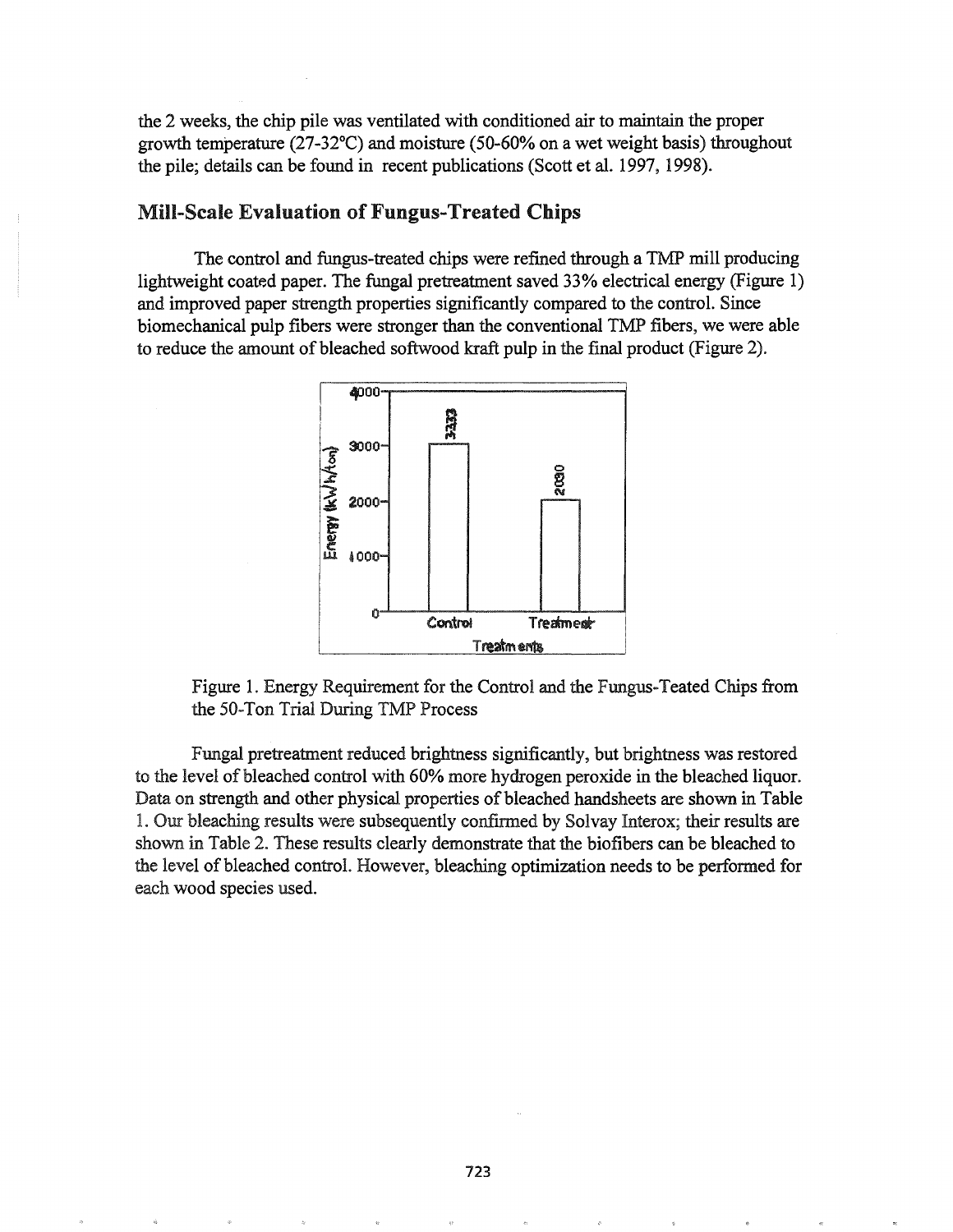

Figure 2. Tensile Index of TMP Pulps from Control and Fungus-Treated Chips Blended with Different Levels of Kraft Pulp

| Parameters                              | Control<br>$(50\%$ TMP + 50% kraft) | Treatment<br>$(55\%TMP + 45\% \text{ kraft})$ |  |
|-----------------------------------------|-------------------------------------|-----------------------------------------------|--|
|                                         |                                     |                                               |  |
| Burst index $(kN/g)$                    | 2.29                                | 2.39                                          |  |
| Tear index $(mNm^2/kg)$                 | 9.92                                | 10.0                                          |  |
| Tensile index $(Nm/g)$                  | 38.9                                | 41.2                                          |  |
| Brightness (%)                          | 73.0                                | 69.8 <sup>1</sup>                             |  |
|                                         |                                     | $73.0^2$                                      |  |
| Opacity $(\% )$                         | 85.2                                | 86.4                                          |  |
| Light scattering coefficient $(m^2/kg)$ | 46.2                                | 47.7                                          |  |
| Drainage time (sec)                     | 8.5                                 | 9.9                                           |  |
| Density ( $kg/m3$ )                     | 689                                 | 610                                           |  |

Table 1. Strength and Other Physical Properties Comparison

<sup>1</sup>Same amount of hydrogen peroxide was applied on the control and the treatment. <sup>2</sup>Sixty percent more hydrogen peroxide was applied on the treatment. Strength and optical properties were not affected by the use of additional hydrogen peroxide (data not shown).

2. Bleaching Optimization for Treated Samples

| Hydrogen Peroxide <sup>1</sup> | pH      |       | <b>Brightness</b> |  |
|--------------------------------|---------|-------|-------------------|--|
| (% more over the control)      | Initial | Final | (%)               |  |
| U                              | 11.2    | 7.8   | 70.0              |  |
| 30                             | 11.1    | 8.0   | 71.8              |  |
| 60                             | 11.1    | 8.3   | 73.8              |  |
| 90                             | 11.2    | 8.2   | 75.3              |  |

 $13\%$  consistency; 60°C; 60 min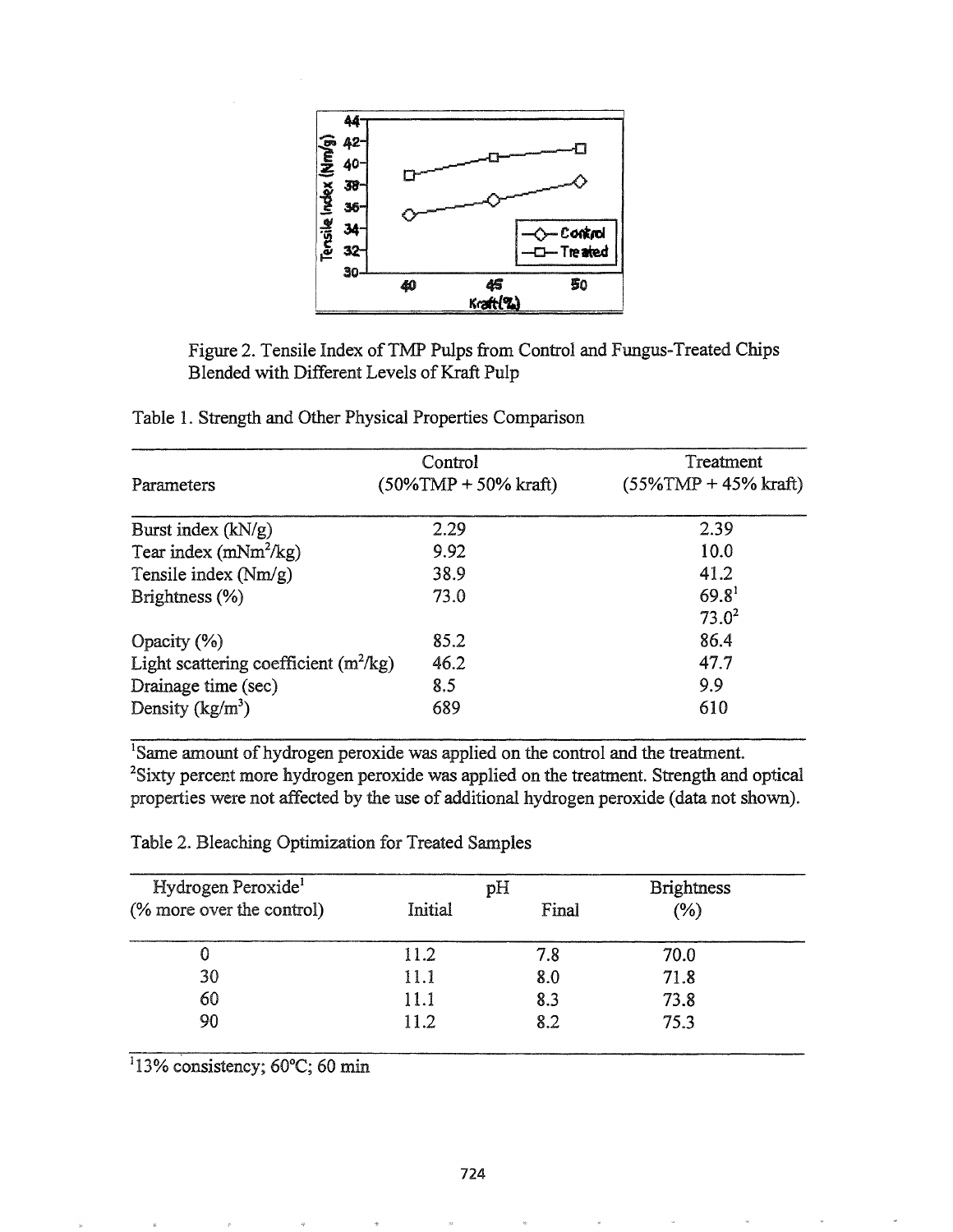## Industrial-Scale Process Flowsheet

The fungal treatment process can fit well into a mill's woodyard operations. Wood is debarked, chipped, and screened according to normal mill operation. The chips are then briefly steamed to eliminate natural chip microorganisms, cooled with forced air, and inoculated with the biopulping fungus. The inoculated chips are piled and ventilated with filtered and humidified air for 1-4 weeks prior to processing (Figure 3).

# Process Economics

The economics of biomechanical pulping look attractive. A preliminary economic evaluation has been performed for a 250 ton/day TMP mill. The storage time was two weeks in a flat-pile geometry. Capital costs to incorporate biopulping technology into this paper mill are estimated to be about \$ 6 to \$ 8 million (This preliminary analysis is subject to appropriate qualifications. The capital costs are subject to some variability, in particular the cost associated with integrating a new facility into an existing site. Much of the analysis will be quite site specific, depending on the operating conditions at a particular mill). Based on 33% energy savings and a 5% reduction in kraft in the final product, a savings of about \$ 5 million each year can be realized. The cost of additional bleach chemicals was quantified and included in the analysis. The additional advantages of biopulping, such as environmental benefits and pitch reduction, have yet to be quantified.



Figure 3. Overview of the Biopulping Process Showing How the Biotreatment Process Fits into an Existing Mill's Wood Handling System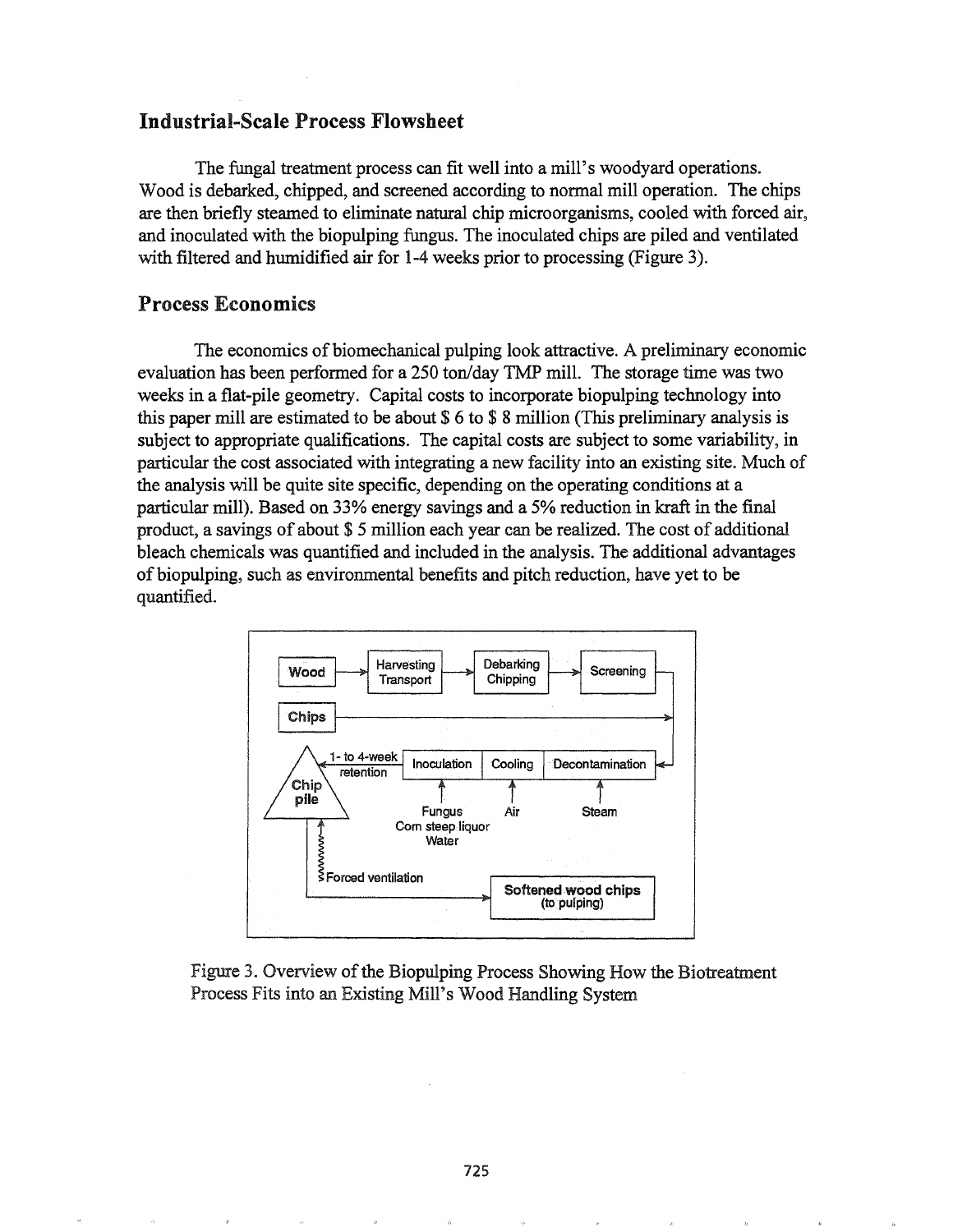# Biopulping ofLoblolly Pine Chips at a Laboratory-Scale

In large scale trials, spruce wood chips were used. Recent studies with C. *subvermispora*-treated loblolly pine chips showed the potential of energy savings of up to 60% and significant improvements in paper strength properties compared to the control at a laboratory scale (Table 3). As expected, the fungal pretreatment reduced brightness; but brightness was restored to the level of bleached control with additional hydrogen peroxide (Table 3).

# Commercially Viable Issues

Several issues need to be considered in making the final scale-up to the industrial levels, which can range from 200 to 2,000 tons (dry) or more of chips being processed on a daily basis. The larger scale with a 2-week treatment time would require the routine storage of 28,000 tons of wood for a 2,000 ton per day plant, which is a pile  $160,000 \text{ m}^3$ in volume. To put the amount of chips in perspective, it would be a pile of chips 100 m long, 40 m wide, and 40 m high. Although some mills do store and manage inventories in these ranges, others may need to make significant changes in their yard operations to take advantage of this technology. As is the case with most new technology, incorporating it into new construction would be much easier than retrofitting it into an existing system. However, the first large-scale operation would probably be a retrofit. Chip rotation has to be controlled with a first-in, first-out policy to maintain a consistent furnish to the pulp mill. However, this would not be seen as a great difficulty for most mills because this strategy is currently used in inventory maintenance.

|                             | Control   |                          |           |
|-----------------------------|-----------|--------------------------|-----------|
| Parameters                  | Newsprint | Lightweight coated paper | Treatment |
| Freeness (ml)               | 51        | 39                       | 123       |
| Energy required (kwt.h/ton) | 4112      | 4527                     | 1794      |
| Burst index (kN/g)          | 0.97      | 1.44                     | 1.40      |
| Tear index $(mNm^2/kg)$     | 3.40      | 3.76                     | 5.41      |
| Tensile index (Nm/g)        | 20.3      | 26.2                     | 26.3      |
| Brightness $(\%)^2$         | 48.3      | 48.7                     | 39.7      |
| Opacity (%)                 | 97.2      | 97.3                     | 97.3      |

Table 3. Freeness, Energy Requirement, Strength and Optical Properties of Handsheets Made from Unbleached Pulps from Control and Fungus-Treated Loblolly Pine Chips<sup>1</sup>

<sup>1</sup>Ceriporiopsis subvermispora (2-week incubation)

<sup>2</sup>Control samples required 1% and 3% hydrogen peroxide to reach 62% (newsprint) and 70% (lightweight coated paper) brightness, respectively, whereas the treated samples required 2% and 4% hydrogen peroxide to reach similar brightness levels, respectively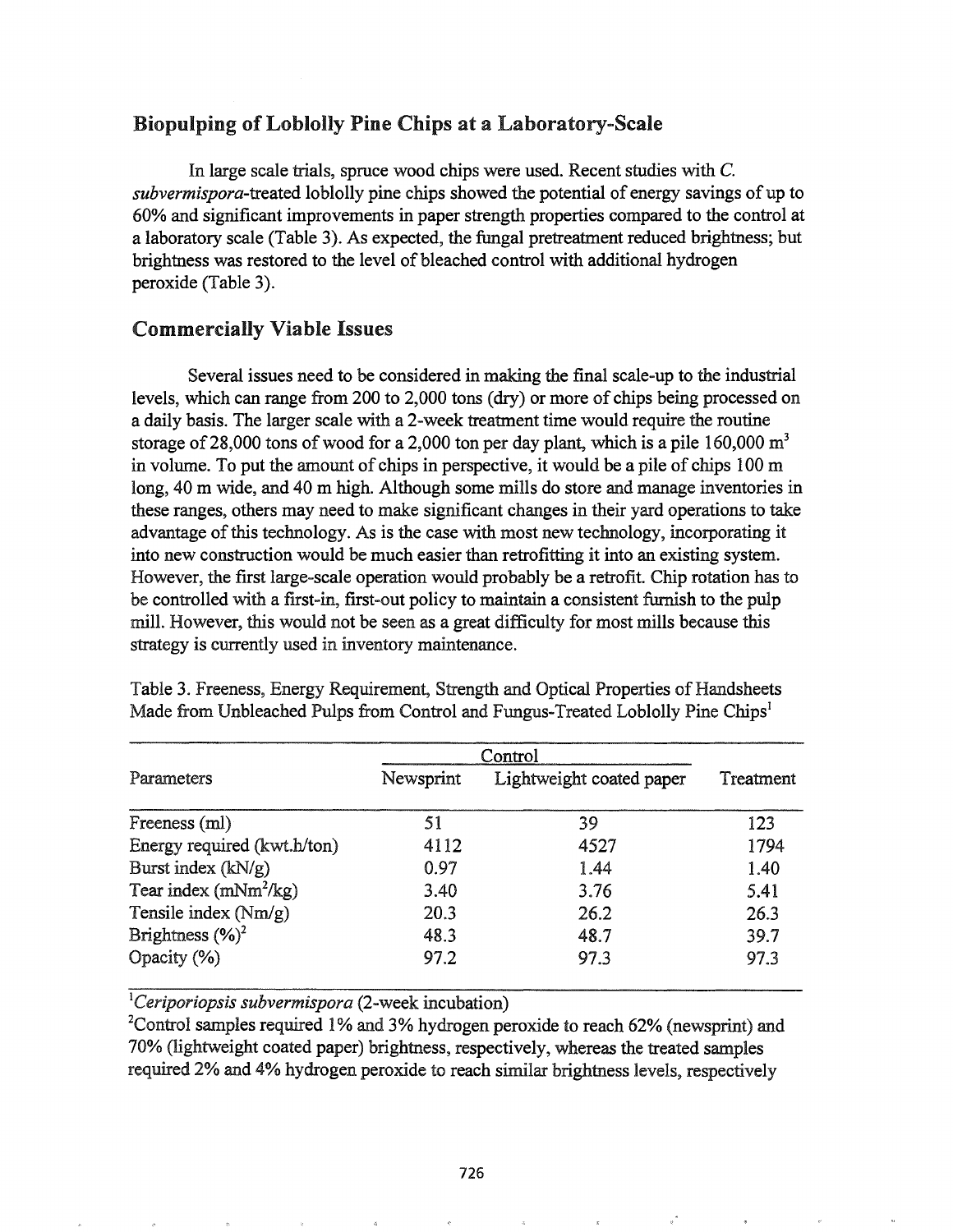One concern is the variation in the fungal treatment in different parts of the piles. As temperatures in the pile vary, so does the efficacy of the biopulping process (Scott et al. 1997,1998). Also, contamination with other microorganisms may increase competition and reduce the biopulping efficacy near the edges of the piles. However, results of our pilot scale trials showed that the surface penetration of the contaminants was only 10 to 30 cm into the pile. In larger piles, where the surface-to-volume ratio is even lower, the percentage would be less. Furthermore, untreated chips in large industrial piles often heat to more than  $50^{\circ}$ C because of respiration and oxidation of the wood and extractives as well as bacterial and fungal metabolism. This natural growth in piles leads to variation of the chip quality throughout the pile, with the hotter center of the pile being more affected by this growth. Furthermore, some indigenous organisms also degrade the cellulose in the wood, leading to pulp quality reductions and variation (Farrell et al. 1992). With biopulping, this suite of naturally occurring organisms is being replaced with a single lignin-specific fungus that is grown under controlled conditions. The single organism, together with the better control of chip-pile conditions, should lead to quality improvements.

As the scale of the project increases, the construction of needed equipment will probably become much easier. On an industrial scale, equipment is available in the required capacity ranges that will suit the purpose for this technology. For example, chip steaming and decontamination could be easily accomplished in a presteaming vessel similar to that used for Kamyr digesters (Parham 1983). Alternatively, a vertical, pressurized steaming bin with a downward flow of chips could also be used. Because the vessel is pressurized above atmospheric pressure, temperatures greater than 100°C can be used for the decontamination of the wood chips similar to the temperatures and pressures used for autoclaving. The contained unit will also significantly reduce the steam use because excess steam does not readily escape from the system. Previous work has shown that short-time steaming with good surface exposure is effective for decontamination (Scott et al. 1997,1998). The amount of surge capacity will depend on the decontamination needs, operational requirements, and space availability.

Cooling and inoculation will likely take place at atmospheric pressure. Mills that use air conveying to move the chips to the storage location are well suited for incorporation of this technology. The air conveying will naturally cool the chips during transport, thus requiring the inoculation to be done at the end of the conveying system and before being placed into storage. Mills that depend on other conveying methodssuch as belts or screw conveyers—will probably require the addition of some type of ventilation cooling to reduce the temperature of the chips. In our pilot-scale work, the cooling of the chips through ventilation in a screw conveyer that was used for the transport of the chips was very successful, reducing the temperature of the chips sufficiently within 20 seconds during which the chips traveled 2 m. Ventilation may also be possible using belt conveyers, although this has not been tested on a laboratory or pilot scale. In the pilot scale, the inoculation was done in the same screw conveyer that was used for cooling. Inoculum was applied to the chips, then mixed in the screw conveyer. The use of belt conveyers has not been explored; however, the Cartapip<sup>TM</sup> product has been successfully applied in this fashion (Farrell et al. 1992).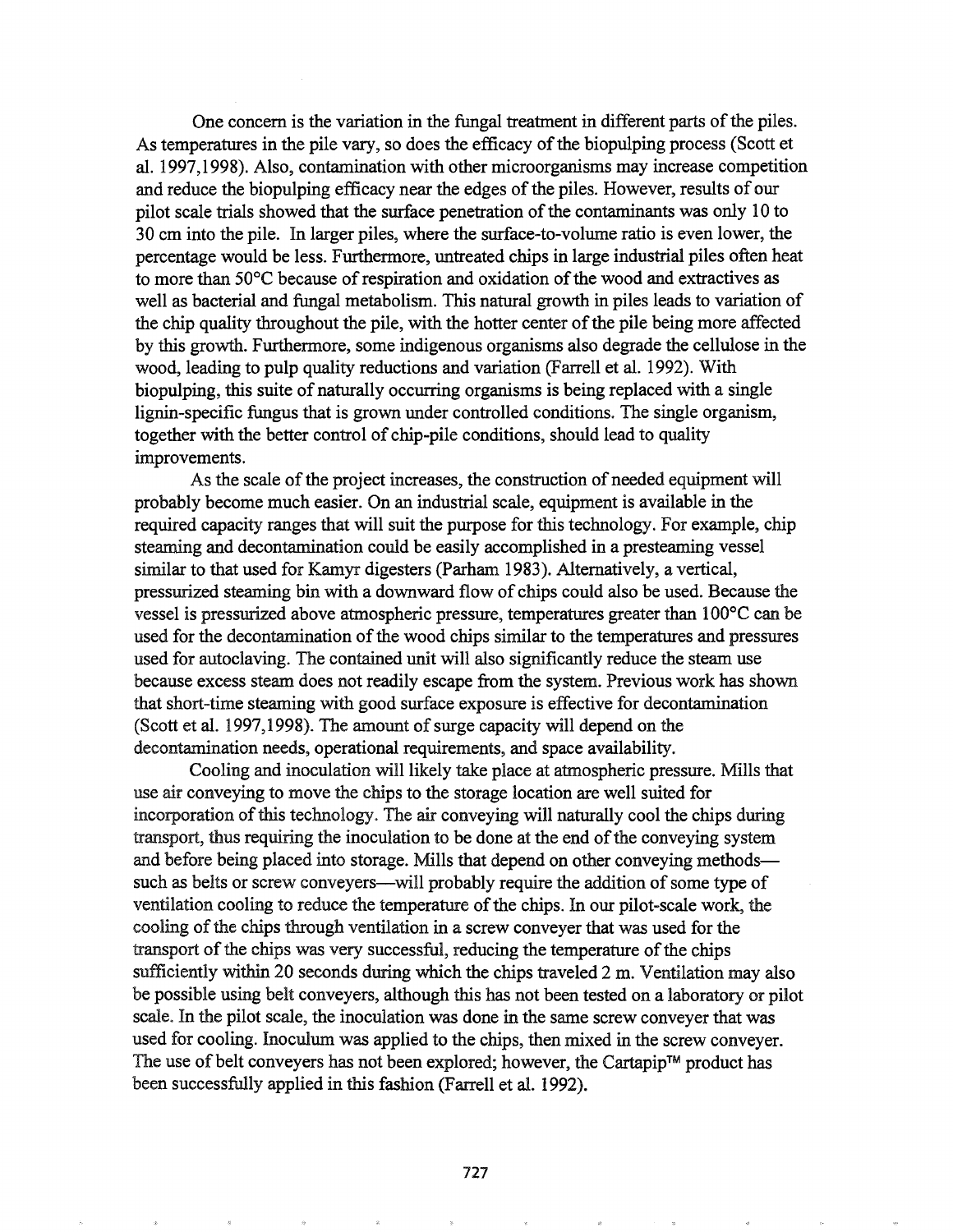We have found that a two-step pile ventilation strategy is very effective in managing the temperature in the reactors. During the initial 3 days, little heat is generated, so a low air flow rate can be used to maintain a positive pressure in the pile. If necessary, this initial air flow can also maintain or adjust the temperature of the pile to the proper range. After the third or fourth day, the air flow is increased to a higher level to remove the generated heat from the pile. The inlet air temperature should be near the lower end of the active range of the fungus, and the rate of air flow just sufficient so that the maximum temperature of the chips is near the upper limit for the fungus. Through experience, this air flow rate can be determined, and the change can be made as soon as the increase in temperature is detected. More complex air handling strategies are also envisioned. For example, the rate of air flow could be controlled to achieve a certain temperature in a key location in the pile or to maintain the maximum temperature in the pile below a certain value. Of course, the lengthy time delays between the control action and the change in temperature need to be considered in setting up this system.

Currently, it is estimated that losses of approximately 1% per month of wood occur in outside chip storage systems (Parham 1983). This loss is mainly due to the blowing of fines, respiration of the wood, and microorganism activity. The blowing of fmes and sawdust as well as microorganism growth can also cause environmental difficulties in the vicinity of the chip piles. Thus, indoor storage should also be considered as an option for incorporating a biopulping operation into a mill. Enclosing the chip storage operation will significantly reduce blowing dust and other environmental concerns. Furthermore, better control of the environment for the growth of the fungus would be maintained throughout the year. Enclosing the chip storage would also allow the recovery of the heat produced by the fungus for use in conditioning the incoming air. The geometry of the enclosed storage would also tend to reduce the blower costs. These factors could result in substantial energy savings, especially during the winter months in northern climates.

No adverse effects oflignin-degrading fungi on humans have been reported in the literature. These fungi are natural wood decay fungi. However, we will be producing substantial amounts of fungus in a pile on a routine basis, and thus it should be tested. One of the chemical companies, which has agreed to produce and supply fungus to pulp and paper industry on a commercial scale, is currently engaged in this testing. Also, we do not expect any health or environmental hazards from the air emissions from the pile, but this has to be tested. Water runoff from the pile should also be tested by professionals. We did not see any leachates coming out of our 50-ton pile, perhaps because of forced aeration used in the trial. Again, these are natural wood decay fungi; they are actually being used commercially to clean up chemically-contaminated soiL

# Conclusions

After about 10 years of research, we established the commercial and economic feasibility of biomechanical pulping. At a pilot scale, we have developed methods for decontamination of wood chips, cooling, and fungal inoculation sequentially in screw conveyers, and controlling temperature and moisture throughout the chip pile. Mill-scale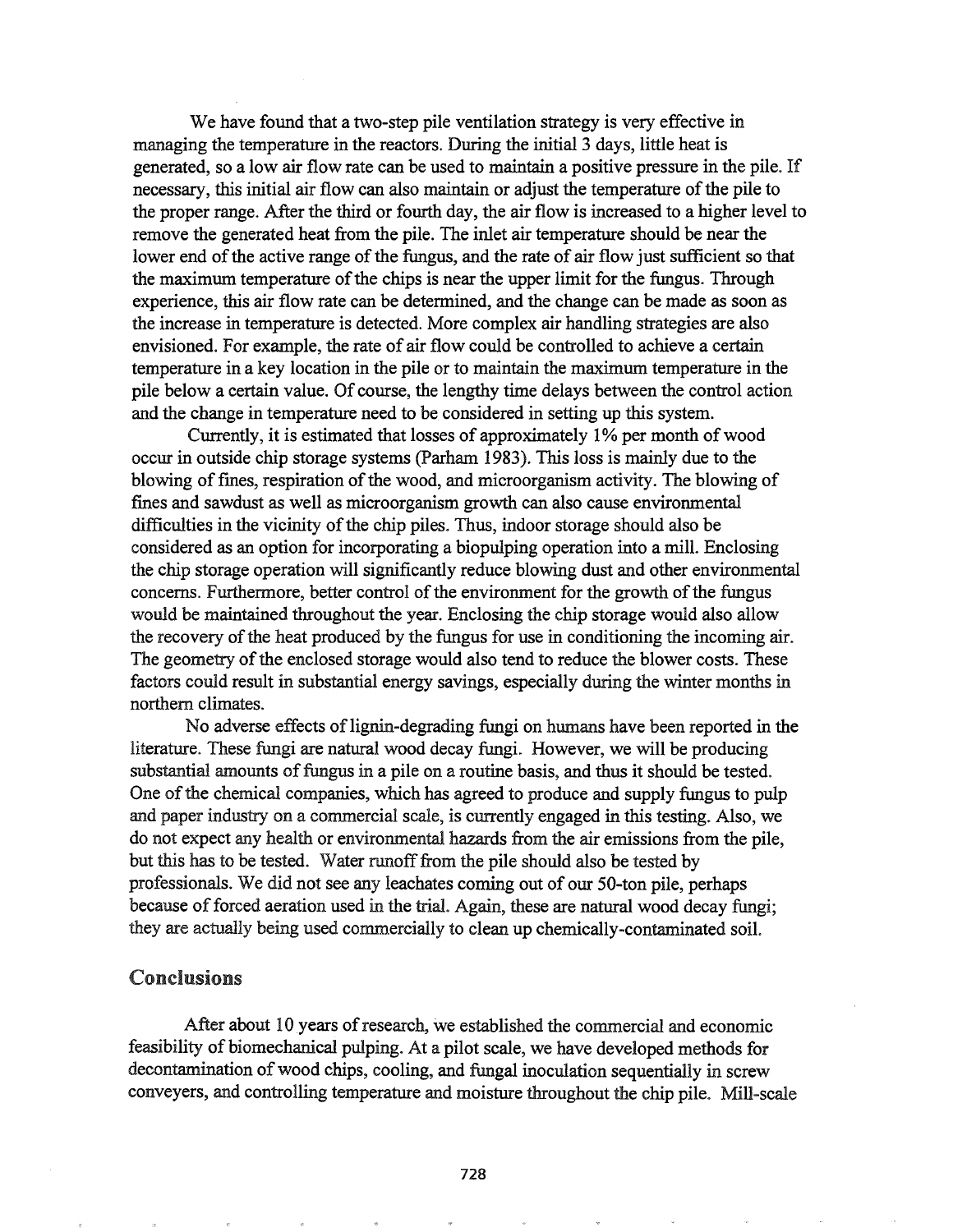refining of fungus-treated chips from this trial gave results similar to those obtained using the laboratory-scale bioreactors. With this information, a complete process flowsheet has been established for the commercial operation of the process. Based on the electrical energy savings and the strength improvements, the process appears to be economically feasible. The additional benefits—increased throughput, and reduced pitch content and environmental impact—improve the economic picture for this technology even further. Current research is focused on extending the use of fungal pretreatments for kraft pulping, non-woody plants, and understanding the mechanism of biopulping.

### Acknowledgments

The authors wish to thank the many people who played a major role in this research, including Gary Myers, Marguerite Sykes, Eric Hom, Michael Lentz, Rick Bergman, Robert Koth, Jenny Bassett, and the staff of the Engineering Mechanics Laboratory, the staff of the Research Facilities Engineering, and the staff of the Pilot Plant-all from FPL. This work was financially supported by the Biopulping Consortium, the Energy Center of Wisconsin, the Wisconsin Alumni Research Foundation, the University of Wisconsin, and Biopulping International, Inc.

## References

- Akhtar, M., Blanchette, R. A., and Kirk, T. K. *Advances in Biochemical Engineering/Biotechnology,* Springer-Verlag: Berlin, Heidelberg, 1997a, VoL 57, p. 127.
- Akhtar, M., Blanchette, R.A., Myers, G.C., and Kirk, T.K., "An overview of biomechanical pulping research," In: Environmentally Friendly Technologies for the Pulp and Paper Industry (R. A. Young and M.. Akhtar eds.), John Wiley & Sons, Inc. New York, October 1997b.
- Akhtar, M., Lentz, M. J., Blanchette, R.A., and Kirk, T.K., *Tappi J.,* "Corn steep liquor lowers the amount of inoculum for biopulping," 80 (6): 161 (1997c).
- Akhtar, M. Scott, G.C., Lentz, M.J., Horn, E.G., Swaney, R.E., Kirk, T.K., and Shipley, D.F., "Meeting biological and engineering challenges during scale-up of biopulping,' *Biological Sciences Symposium,* Tappi Press, Atlanta, GA. 1997d, p.35.
- Akhtar, M., Scott, G., Lentz, M.J., Swaney, R.E., and Kirk, T.K., "Overview of biomechanical and biochemical pulping research," In: Enzyme Applications in Fiber Processing (K.-E. Eriksson and A. Cavaco-Paulo eds.), American Chemical Society Symposium Series 687, Washington, D.C. pp. 15-26., 1998.
- Ander, P., and Eriksson, K.-E., *Svensk Papperstidning*, "Mekanisk massa fran forrotad flis-en inledande undersokning." 18:641 (1975).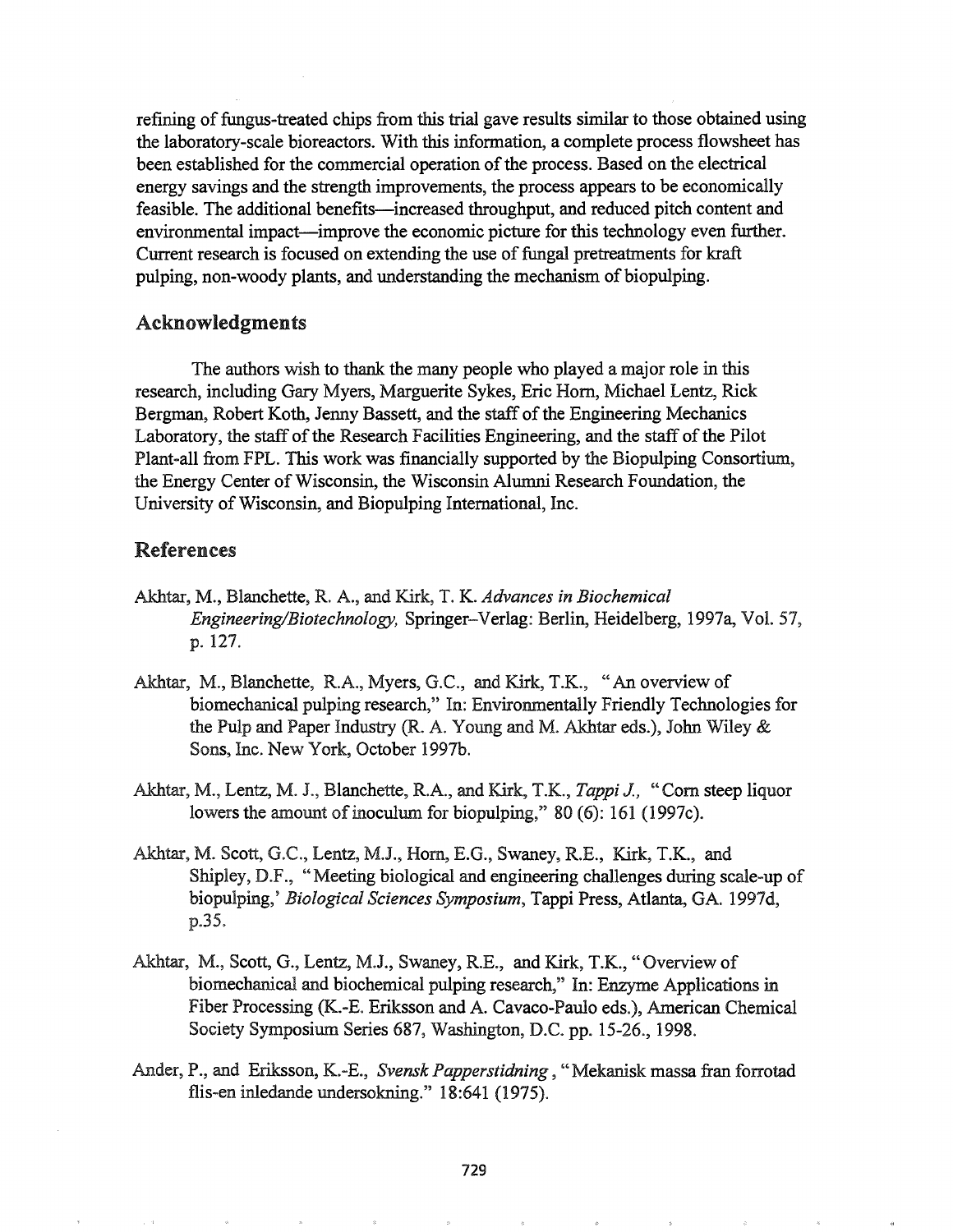- Diehl, S.V., *Tappi* J. , "Respiratory health problems associated with worker exposure to fungi on wood and wood chips," 81: 115 (1998).
- Eriksson K.-E, *Wood Sci. Technol.,"* Biotechnology in the pulp and paper Industry," 24:79 (1990).
- Eriksson, K.-E., Ander, P., Henningsson, B., Nilsson, T., and Goodell, B. U.S. Patent 3, 962,033 (1976).
- Eriksson, K.-E., Johnsrud, S. C., and Vallander, L., *Arch. Microbiol.,* "Degradation of lignin and lignin model compounds by various mutants of the white-rot fungus *Sporotrichum pulverulentum,"* 135: 161 (1983).
- Eriksson, K.-E., and Vallander, *L.,Svensk Papperstid* , "Properties ofpulps from thermomechanical pulping of chips pretreated with fungi," 85 (6): R33 (1982).
- Farrell, R.L., Blanchette, R.A., Brush, T.S., Gysin, B. et al., "Cartapip<sup>TM</sup>: A biopulping product for control of pitch and resin acid problems in pulp mills," In: *Biotechnology in Pulp and Paper Industry* (M.. Kuwahara and M. Shimada, eds), UNI Publishers Co., Ltd. Tokyo, Japan, 1992, p. 27.
- Johnsrud, S. C., Fernandez, N., Lopez, P., Guitierrez, I., Saez, A, and Eriksson K.-E., *Nordic Pulp & Paper Res. J.* (Special Issue), "Properties of fungal pretreated high yield bagasse pulps," 2:47 (1987).
- Kirk, T.K., Akhtar, M., and Blanchette, R.A., "Biopulping: Seven years of consortia research," 1994 *TAPPI Biological Sciences Symposium,* Tappi Press, Atlanta, GA. 1994, p. 57.
- Kirk, T. K., Burgess, R. R., and Koning, J. W. Jr., In: Frontiers in Industrial Mycology. Proceedings of Industrial Mycology Symposium (Leatham, G. F. ed.); June 25-26, 1990, Madison, \VI. Routledge, Chapman & Hall: New York, 1992, Chapter 7, p. 99.
- Kirk, T. K., Koning, J. W. Jr., Burgess, R. R., Akhtar, M. et al., Biopulping: A Glimpse of the Future?" Res. Rep. FPL-RP-523, U.S. Department of Agriculture, Forest Service, Forest Products Laboratory, Madison, Wisconsin, 1993, pp.74.
- Lawson, L. R. Jr., and Still, C. N., *Tappi J.*, "The biological decomposition of lignin--Literature survey, " 40 (9): 56A (1957).
- Messner, K., and Srebotnik, E., *FEMS Microbiology Reviews*, "Biopulping: An overview of developments in an environmetally safe paper-making technology," 13:351  $(1994).$